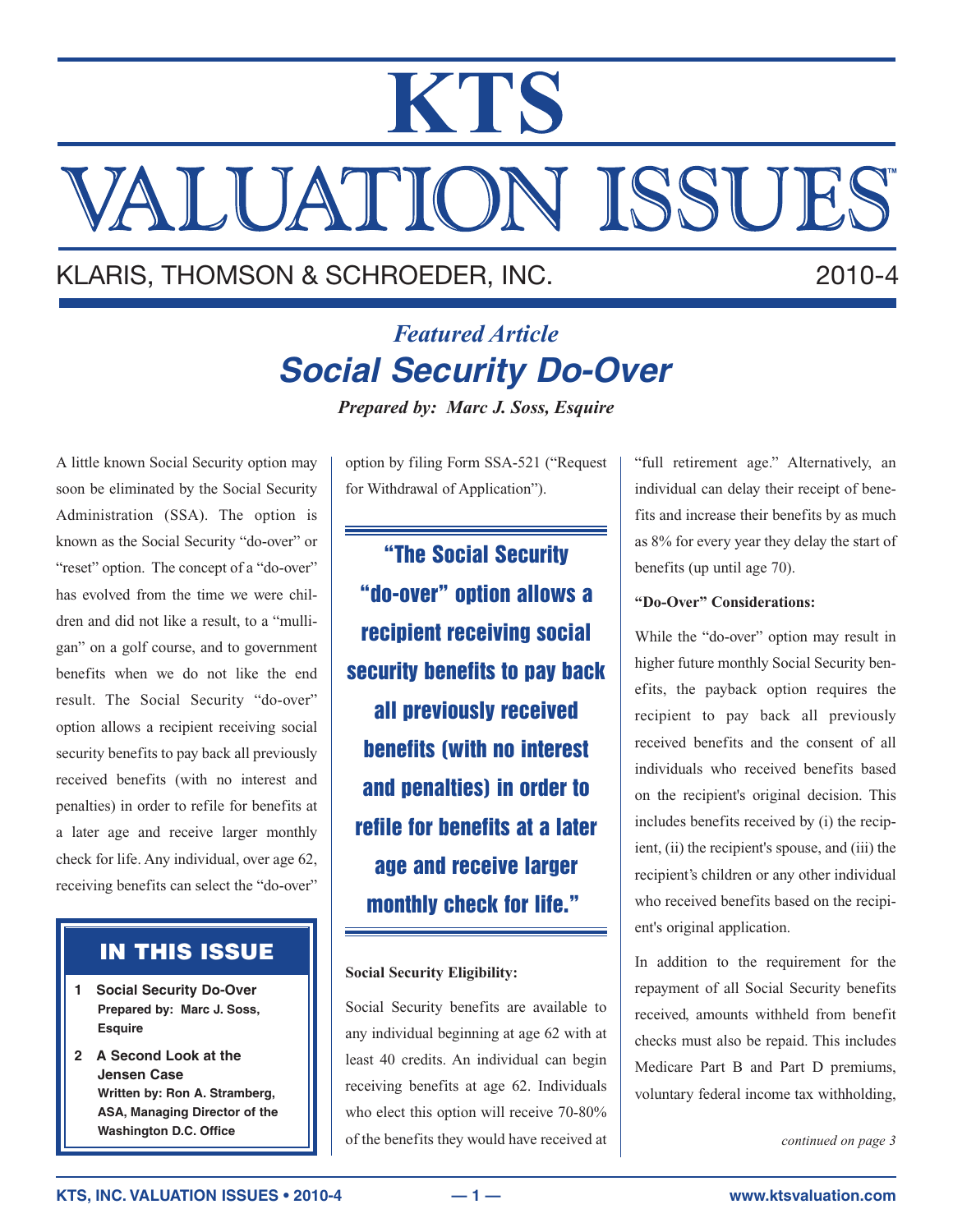# **A Second Look at the Jensen Case**

*Written by: Ron A. Stramberg, ASA Managing Director of the Washington D.C. Office*

In rendering their opinion on the appropriate discount for long-term capital gains tax liability in the Jensen case, the Tax Court stated that the Estate's interest in Wa-Klo, Inc. ("Wa-Klo"), which held one special-purpose real estate property, was not comparable to the closed-end funds analyzed by Klaris, Thomson & Schroeder, Inc. ("KTS") in order to estimate an appropriate discount for capital gains tax liability. While the closed-end funds held marketable securities and not a special-purpose real estate property, given the limited information available in the marketplace, it is reasonable to consider closed-end funds in order to discern the impact of capital gains tax liability on investors' behavior.

In concluding on a discount for long-term capital gains tax liability in the Jensen case, the Tax Court did their own analysis and used a "present-value approach" to determine the estate's discount for the built-in long-term capital gains tax. In their application of the present-value approach, the Court calculated future values for the land and related improvements owned by the corporation. In estimating the future values of the land and related improvements owned by the corporation, in order to estimate a future tax liability on the long-term capital gains, the Court used appreciation rates of 5 percent and 7.725 percent over a 17-year estimated

remaining useful life for the land and related improvements. The Court selected the 5 percent and 7.725 percent appreciation rates based on information included in the real estate appraisal report and appraisal report of the taxpayer's expert, respectively. Meanwhile, the Court selected a 17-year remaining useful life

**"...given the limited information available in the marketplace, it is reasonable to consider closed-end funds in order to discern the impact of capital gains tax liability on investors' behavior."**

for the land and related improvements based on information included in the real estate appraisal report. In our opinion, it is not reasonable to expect real estate to appreciate at such high rates over an extended period of time, such as 17 years, and we are well aware in today's marketplace, that in fact, there are periods of time in which real estate does not appreciate at all, and in fact, goes down in value. As such, there is much risk in projecting such high rates of appreciation over an extended period of time, and yet, the discount rates used by the Court of 5 percent and 7.725 percent, approximate risk-free interest rates, as of the valuation date, and in our opinion, do not factor in the significant risks of achieving those high appreciation rates over the extended time period of 17 years. Had the Court factored in the significant risk of achieving those appreciation rates, much higher discount rates would have been used, which would have lowered the future values of the land and related improvements, and as such, the future tax liability on long-term capital gains.

In addition, the Court chose to ignore the potential actions that may have been taken by the Corporation to defer or avoid the capital gains tax liability, by means of a section 1031 exchange or through conversion to an "S" corporation. In our opinion, the Court should have given some probability to these actions, even if just a small likelihood, such as 20 percent, as opposed to giving them no consideration, whatsoever.

A more basic question is why speculate what the future capital gains tax liability

*continued to page 3*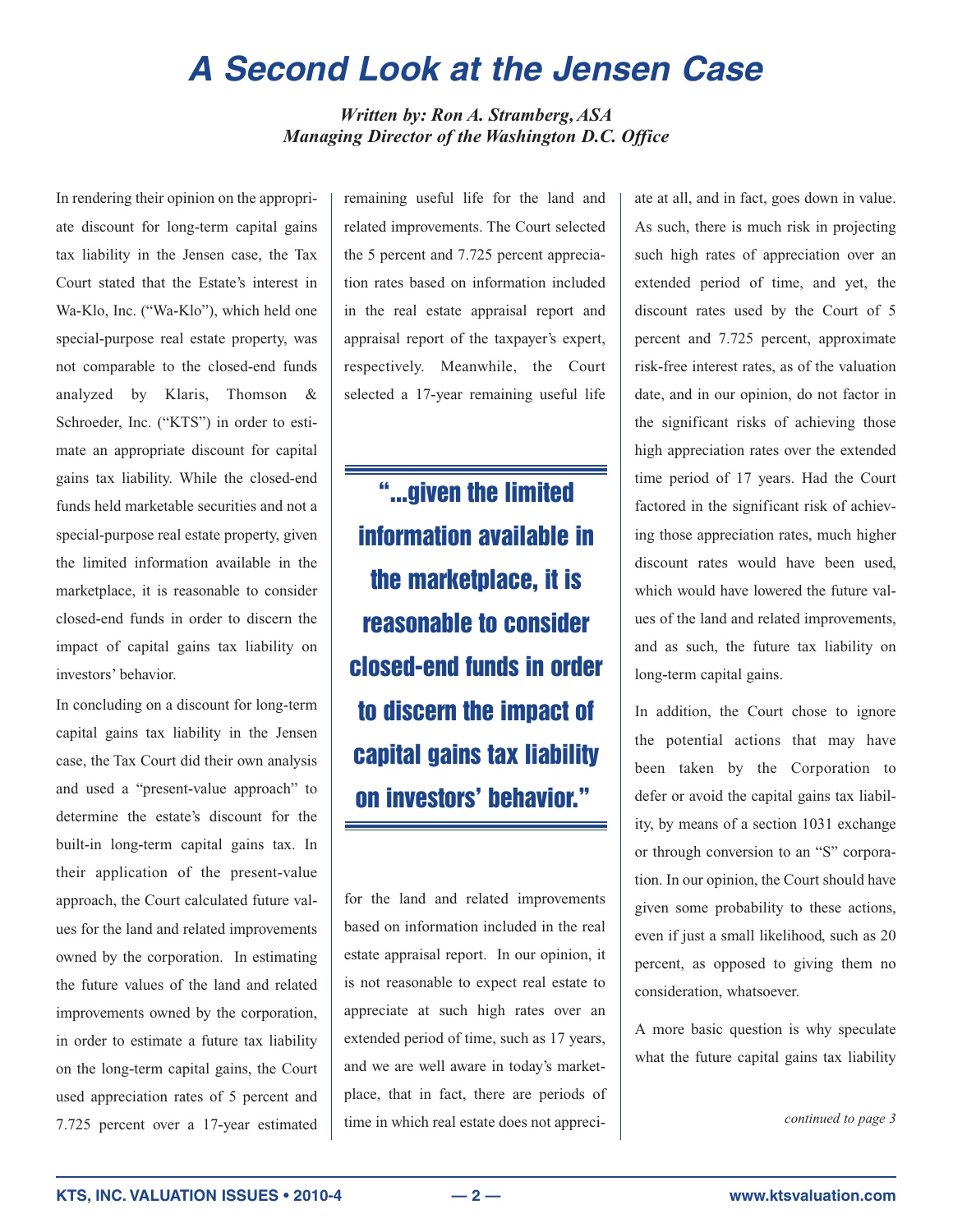# **A Second Look at the Jensen Case**

*continued from page 2*

will be based on an estimated future value of the special purpose real estate property owned by Wa-Klo, when the capital gains tax liability can be calculated, with certainty and not speculation, as of the valuation date, utilizing the appraised value of the property, as of that date.

The only real issue is how much would the willing seller reduce his price for sale because of the capital gains tax and how much of a discount would a willing buyer require to purchase the special purpose real estate property owned by Wa-Klo. It is reasonable to assume that the answer lies somewhere in the middle of 0 percent for no discount consideration to 100% for dollar for dollar consideration.

The willing seller wanting no discount to maximize his or her economic return and the willing buyer wanting 100 percent, or a dollar for dollar discount to maximize his or her economic return. The only empirical data available on buyer considerations of built-in capital gains tax is the closed-end funds. Although the assets held are marketable securities and not real estate, the market or buyers seem indifferent to levels of built-in capital gains below the 50 percent level based on the discounts relative to the level of capital gains tax. ❒

#### **Social Security Do-Over**

*continued from page 1*

garnishments (including child support or alimony obligations), and IRS levies (to collect unpaid federal income taxes).

#### **Tax Implications:**

A recipient who previously paid federal income taxes on Social Security benefits received will not be required to amend previously filed income tax returns upon selection of the "do-over" option. The recipient may claim an "other miscellaneous itemized deduction" on Schedule A for the year(s) the benefits were refunded or submit a tax credit claim for benefits received in previous years.

#### **Medicare:**

A recipient enrolled in Medicare Parts A and B, when making the do-over election could, but is not required to, terminate their Medicare coverage. Unless the recipient is employed with health benefits they will be penalized when they re-enroll in Medicare Part B during a future Medicare Part B "open season." The recipient will be subject to a ten percent (10%) premium increase for every year they delay their Part B enrollment.

## **Financial Considerations:**

Actuarial research reflects that a recipient must live at least 12 to 16 years, after the higher monthly payments begin, to break even with the Social Security repayment option. A recipient with a terminal illness or short life expectancy will not benefit from the "do-over" option.

It is important to recognize that when a recipient's benefits cease so does his or her automatic Medicare premium deductions. The recipient will become responsible to pay the Part B premiums until their Social Security benefits resume.

## **Proposed New Rules:**

The SSA proposed new rules are designed to modify the "do-over" option. Under the proposed rules, Social Security recipients would only be allowed to withdraw their benefits application once during their lifetime and only within 12 months of them beginning to receive benefits. If the "doover" option is elected, the recipient must pay back the benefits received, and then restart their benefits at a later date. However, once the 12 month deadline has passed, they would no longer be eligible to repay benefits in order to receive a higher benefit at a later age.  $\Box$ 

*Marc J. Soss, Esquire, practices in the areas of estate planning, asset protection, elder law and probate administration and litigation. Marc has offices in Sarasota and Lakewood Ranch, Florida. He is a veteran of Operation Enduring Freedom. He has published articles and been quoted in Forbes.Com, Fox Business, The Florida Bar Journal, The Rhode Island Bar magazine, and Military.Com. Marc can be reached at (941) 928-0310 or mjs@fl-estateplanning.com.*